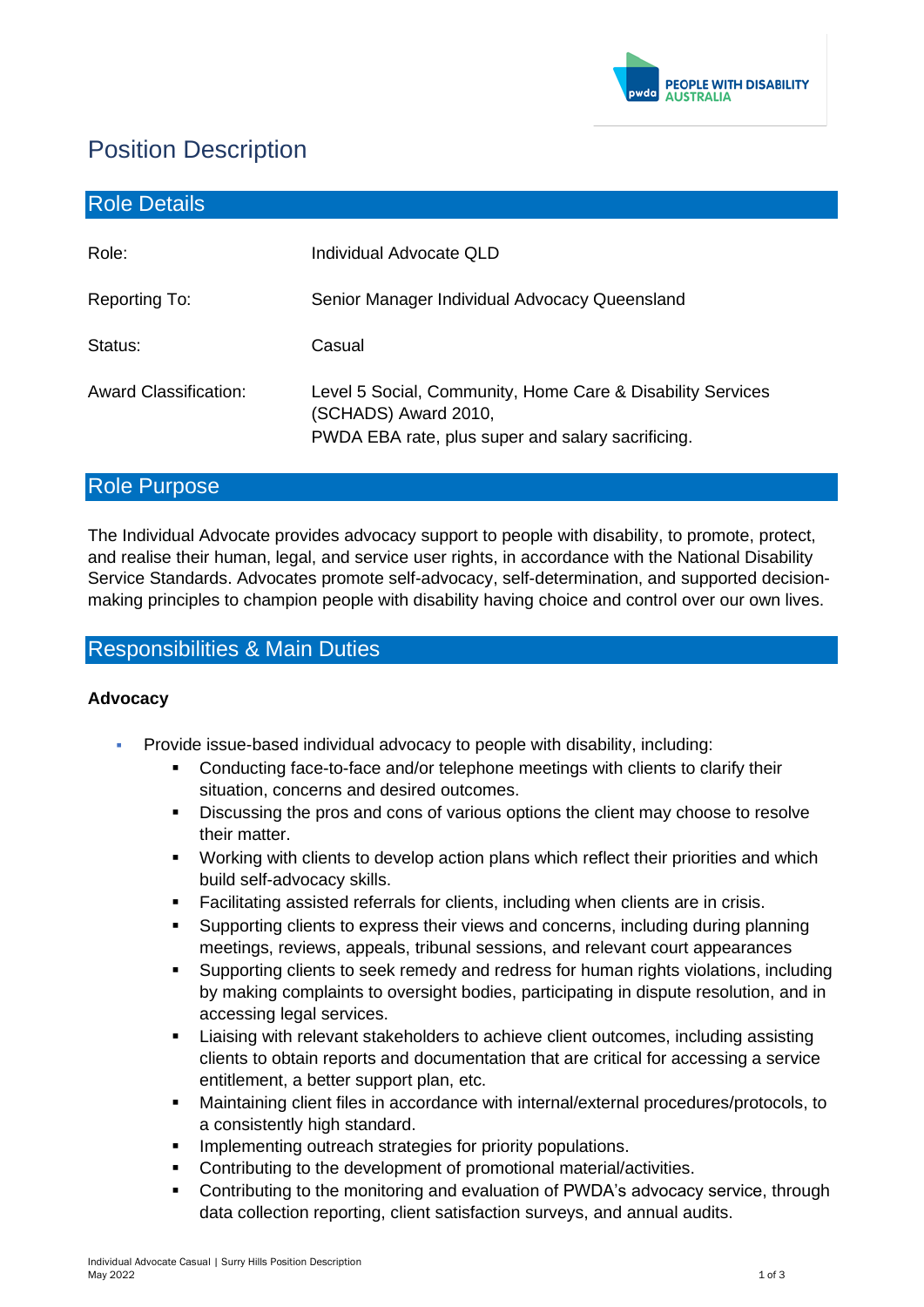

## **Information, Intake and Referral**

- Contributing to the client information intake and referral process when the volume of requests for advocacy requires support. This includes:
	- o Assessing and providing responses to requests for information, referral, and/or advocacy support,
	- $\circ$  Preparing client matters for allocation amongst the PWDA Individual Advocacy team
- Providing support and guidance to intake staff on complex information requests, prospective intake matters.

## **Systemic Advocacy**

▪ Contribute to systemic advocacy initiatives by participating in specific projects, as required, and proactively identifying emerging systemic issues while providing individual advocacy.

## **Organisational Participation**

- **Participate in organisational activities such as staff meetings, planning meetings and team** development initiatives.
- Contribute to workplace health and safety
- **Participate in relevant professional development and training. Undertake other duties as** directed within the scope of this role.

*PWDA reserves the right to alter this position description from time to time in accordance with the needs of the organisation and in consultation with impacted workers.*

## Selection Criteria

#### **Essential**

- Understanding of and commitment to the rights and interests of people with disabilities. including knowledge of relevant policy and legislation, in particular commitment to the United Nations Convention on the Rights of Persons with Disability (CRPD)
- **Experience working in the disability sector, upholding human rights, preventing discrimination** and unfair treatment of clients.
- Knowledge of the complaints handling bodies in the relevant state or territory.
- Excellent interpersonal and communication skills, with the ability to liaise with a wide range of people such as clients, their associates, service providers, and government departments.
- Good understanding of, and commitment to, trauma-informed practice.
- Understanding the risks of violence and abuse to people with disability and appropriate referral pathways
- Demonstrated capacity to manage competing time frames/priorities.
- Strong documentation skills
- Cultural competency.
- Intermediate Computer skills .

#### **Desirable**

- Previous experience in the health, community, or legal service sectors.
- Tertiary qualifications in social sciences, health, or law or related discipline
- **EXECUTE:** Lived experience of disability.